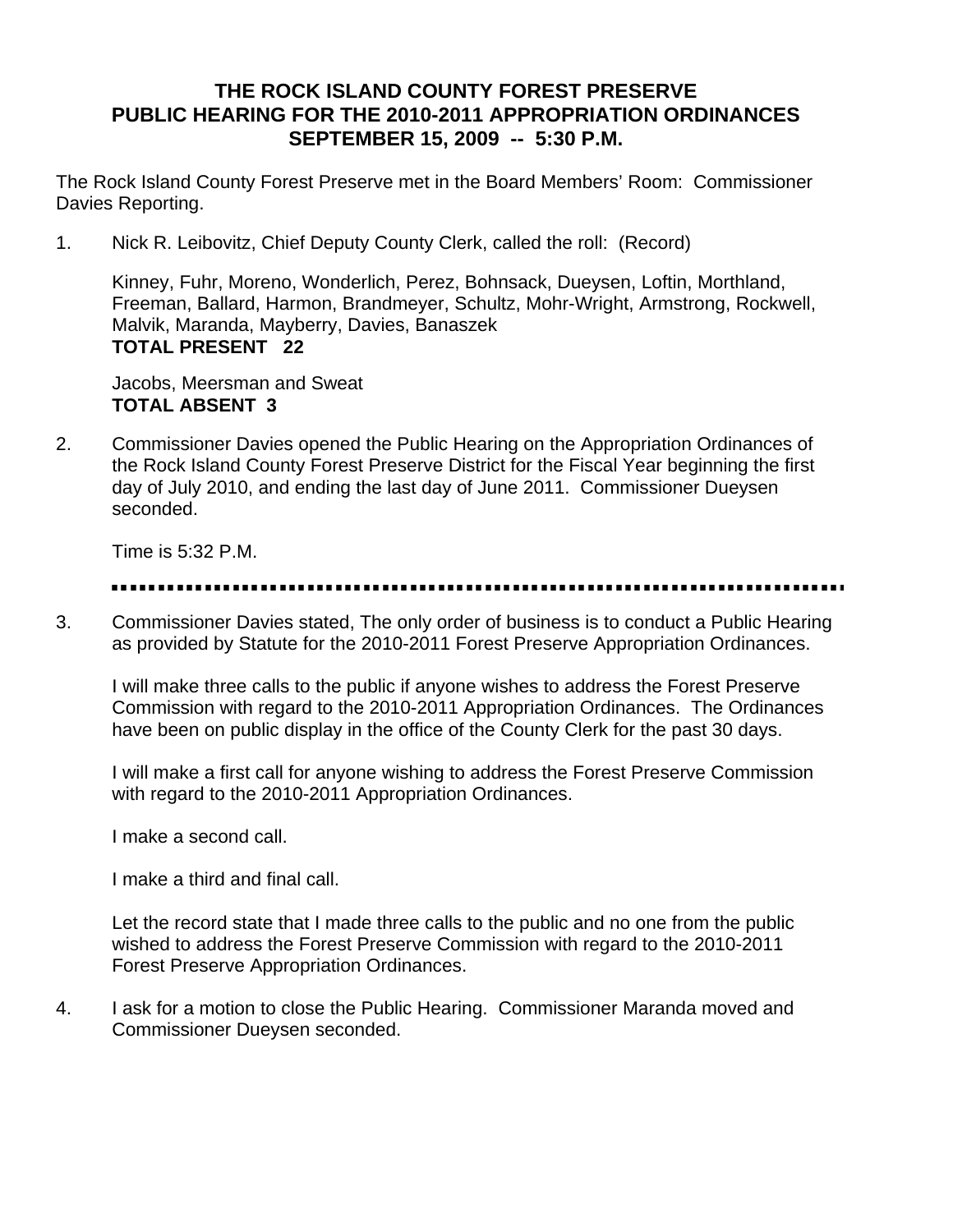A voice vote was taken.

Motion carried. Time is 5:35 P.M.

## \*\*\*\*\*\*\*\*\*\*\*\*\*\*\*\*\*\*\*\*\*\*\*\*\*\*\*\*\*\*\*\*\*\*\*\*\*\*\*\*\*\*\*\*\*\*\*\*\*\*\*\*\*\*\*\*\*\*\*\*\*\*\*\*\*\*\*\*\*\*\*\*\*\*\*\*\*\*\*\*\*\*\*\*\*\*\*\*\*\*\*\*\*\*\*\*\*\*\*\* **THE ROCK ISLAND COUNTY FOREST PRESERVE MEETING SEPTEMBER 15, 2009 -- 5:35 P.M.**

1. Nick R. Leibovitz, Chief Deputy County Clerk, called the roll: (Record)

Kinney, Fuhr, Moreno, Wonderlich, Perez, Bohnsack, Dueysen, Loftin, Morthland, Freeman, Ballard, Harmon, Brandmeyer, Schultz, Mohr-Wright, Armstrong, Rockwell, Malvik, Maranda, Mayberry, Davies, Banaszek **TOTAL PRESENT 22** 

Jacobs, Meersman and Sweat **TOTAL ABSENT 3** 

2. Commissioner Davies moved to approve the August Forest Preserve Commission Minutes and the Revenue & Expense Report. Commissioner Moreno seconded. (Record)

A voice vote was taken.

Motion carried.

3. Commissioner Davies moved to approve the Forest Preserve claims in the amount of \$68,456.67, the Niabi Zoo Fund claims in the amount of \$54,029.76, the Niabi Zoo Capital Improvement Fund claims at \$4,688, a Bike Path Fund claim at \$500, and the late claims at \$24,912.82. Commissioner Bohnsack seconded. (Record)

A roll call vote was taken.

Kinney, Fuhr, Moreno, Wonderlich, Perez, Bohnsack, Dueysen, Loftin, Morthland, Freeman, Harmon, Brandmeyer, Schultz, Mohr-Wright, Armstrong, Rockwell, Banaszek, Malvik, Maranda, Mayberry **TOTAL YES 21** 

### **No one voted no.**

Motion carried.

4. Commissioner Davies moved to waive the reading and approve Transfers of Appropriation in the Forest Preserve Fund and in the Niabi Zoo Fund and a Resolution transferring \$163,224 in the Forest Preserve General Fund. Commissioner Mohr-Wright seconded.

## **RESOLUTION**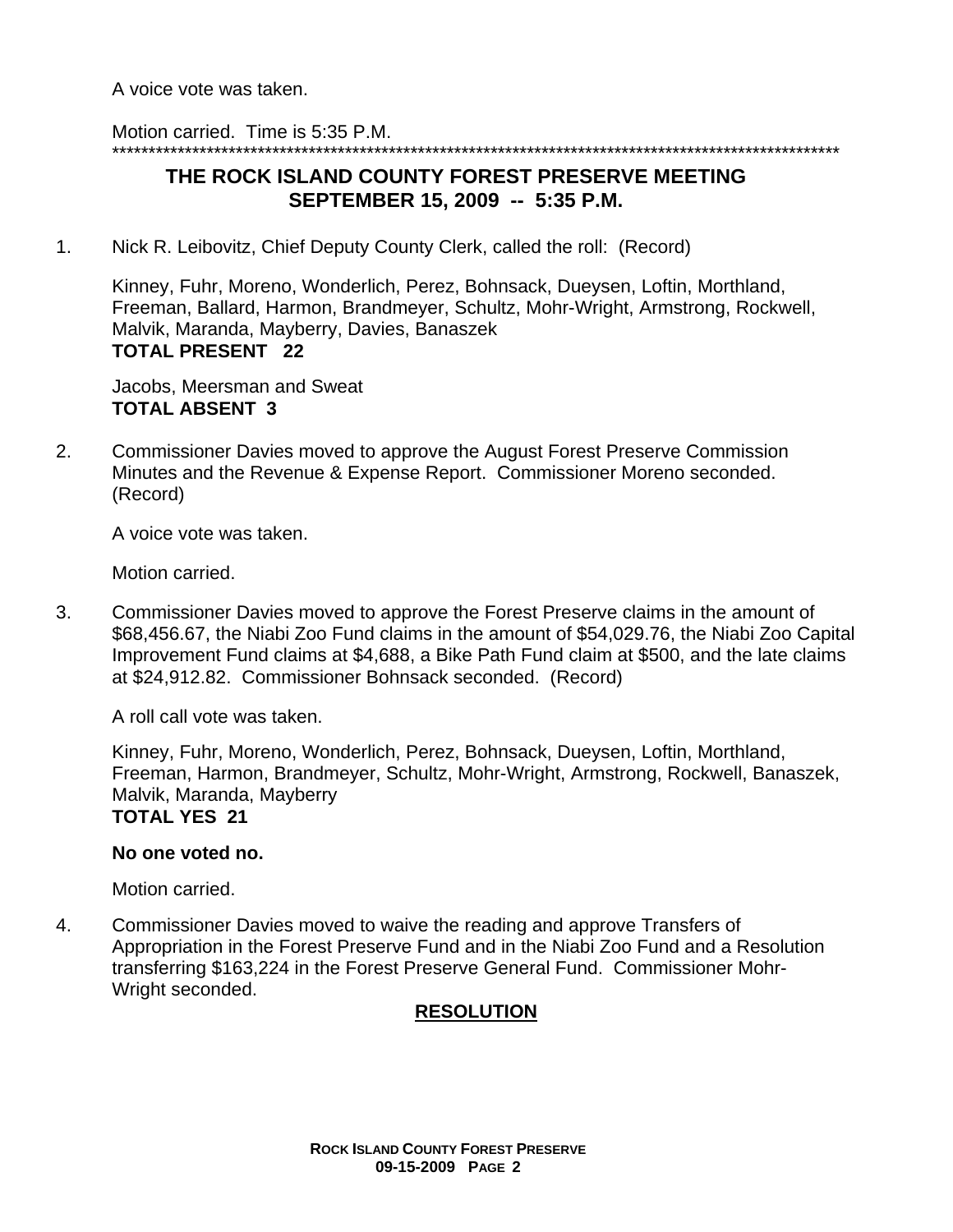**WHEREAS,** additional funds are required in the Forest Preserve Fund #130 for the necessary expenses to be incurred in the 2009-2010 Fiscal Year, and

**WHEREAS,** funds are available from FY 08/09 and unappropriated funds within the Forest Preserve Fund #130, and

**NOW, THEREFORE, BE IT RESOLVED** by the Forest Preserve Commission of Rock Island County, Rock Island, Illinois, as follows:

SECTION 1. An emergency exists as outlined above.

SECTION 2. An amount of \$163,224.40 be transferred from unappropriated funds in the Forest Preserve General Fund #130 to the following:

| <b>AMOUNT</b> | <b>APPROPRIATION</b> | <b>DESCRIPTION</b>           |
|---------------|----------------------|------------------------------|
| \$18,900.00   | 130-32-91 767        | Infrastructure over \$15,000 |
| \$144,324.40  | 130-32-90 767        | Infrastructure over \$15,000 |

SECTION 3. This Resolution to become effectively immediately.

**ADOPTED** by the Rock Island County Forest Preserve Commission, Rock Island County, Illinois, this  $15<sup>th</sup>$  day of September 2010.

A roll call vote was taken.

Kinney, Fuhr, Moreno, Wonderlich, Perez, Bohnsack, Dueysen, Loftin, Morthland, Freeman, Ballard, Harmon, Brandmeyer, Schultz, Mohr-Wright, Armstrong, Rockwell, Banaszek, Malvik

# **TOTAL YES 19**

## **No one voted no.**

Motion carried.

5. Commissioner Davies moved to approve the low bid for the slope embankment stabilization at Indian bluff @ \$187,745, the low bid for the sewer & water main project at Niabi Zoo @ \$699,132, payment of \$297,513 to Coal Valley for sewer extension and the low bid for the parking lot project at Niabi Zoo @ \$1,387,389.67. Commissioner Kinney seconded.

A roll call vote was taken.

Kinney, Fuhr, Moreno, Wonderlich, Perez, Bohnsack, Dueysen, Loftin, Freeman, Ballard, Harmon, Brandmeyer, Schultz, Mohr-Wright, Armstrong, Rockwell, Banaszek, Malvik, Maranda, Mayberry **TOTAL YES 20** 

## **No One Voted No.**

Motion carried.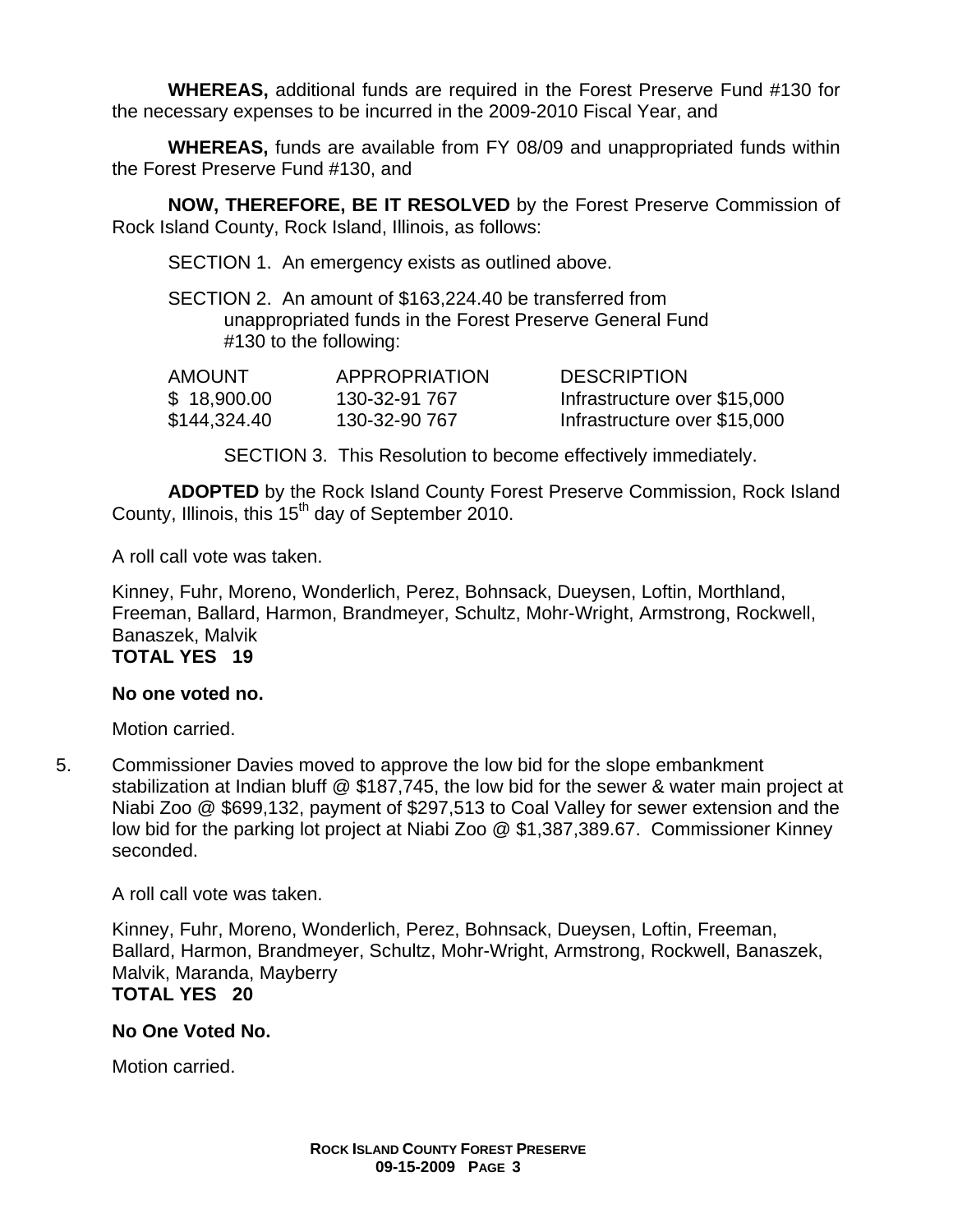6. Commissioner Davies moved to waive the reading and approve the FY 2010-2011 Annual Budget and Appropriations for the Forest Preserve Fund for the Niabi Zoo Fund, the Retirement Fund, the FISSA Fund, and the Liability Insurance Fund. Commissioner Fuhr seconded.

AN ORDINANCE PROVIDING FOR THE ANNUAL BUDGET AND APPROPRIATION OF SUMS OF MONEY FOR THE **FOREST PRESERVE DISTRICT OF ROCK ISLAND COUNTY, ILLINOIS**, FOR THE FISCAL YEAR BEGINNING THE FIRST DAY OF JULY 2010 AND ENDING THE THIRTIETH DAY OF JUNE 2011. BE IT ORDAINED by the Board of Commissioners of the Rock Island County Forest Preserve District of Rock Island County, Illinois, as follows:

SECTION ONE: That there be the Annual Budget and Appropriation of sums of money to defray all necessary expenses and liabilities of the **Forest Preserve District of Rock Island County, Illinois**, to be paid or incurred for and during the fiscal year beginning the first day of July 2010 and ending the thirtieth day of June 2011. The specific amounts of the said Annual Appropriation are listed and totaled below.

| Classification                     | <b>Estimated</b>    | <b>Amount From</b>   | <b>Amount Raised</b> |
|------------------------------------|---------------------|----------------------|----------------------|
| Objects & Purposes                 | <b>Expenditures</b> | <b>Other Sources</b> | <b>From Taxation</b> |
| Salaries & Wages                   | \$829,300           | $$ -0-$              | \$829,300            |
| <b>Personal Benefits</b>           | 188,000             | -0-                  | 188,000              |
| Uniforms                           | 2,700               | -0-                  | 2,700                |
| <b>Professional Development</b>    | 2,950               | -0-                  | 2,950                |
| <b>Office Supplies</b>             | 575                 | -0-                  | 575                  |
| <b>Operating Supplies</b>          | 109,600             | 93,125               | 16,475               |
| Repair & Maintenance Supply        | 39,000              | 39,000               | -0-                  |
| <b>Small Tools &amp; Equipment</b> | 3,300               | 3,300                | -0-                  |
| <b>Food Purchases</b>              | 56,575              | 56,575               | $-0-$                |
| <b>Books &amp; Periodicals</b>     | 25                  | 25                   | $-0-$                |
| <b>Professional Services</b>       | 17,200              | 17,200               | -0-                  |
| Communications                     | 11,900              | 11,900               | $-0-$                |
| Transportation                     | 1,150               | 1,150                | $-0-$                |
| Publishing                         | 3,900               | 3,900                | -0-                  |
| <b>Printing &amp; Duplicating</b>  | 2,350               | 2,350                | -0-                  |
| Insurance                          | 3,750               | 3,750                | $-0-$                |
| <b>Public Utilities</b>            | 49,000              | 49,000               | -0-                  |
| Repairs & Maintenance              | 21,400              | 21,400               | $-0-$                |
| Rentals                            | 8,200               | 8,200                | $-0-$                |
| Miscellaneous                      | 27,000              | 27,000               | $-0-$                |
| <b>Outside Contractual</b>         | 20,400              | 20,400               | -0-                  |
| <b>Improvements/Not Buildings</b>  | 292,330             | 292,330              | $-0-$                |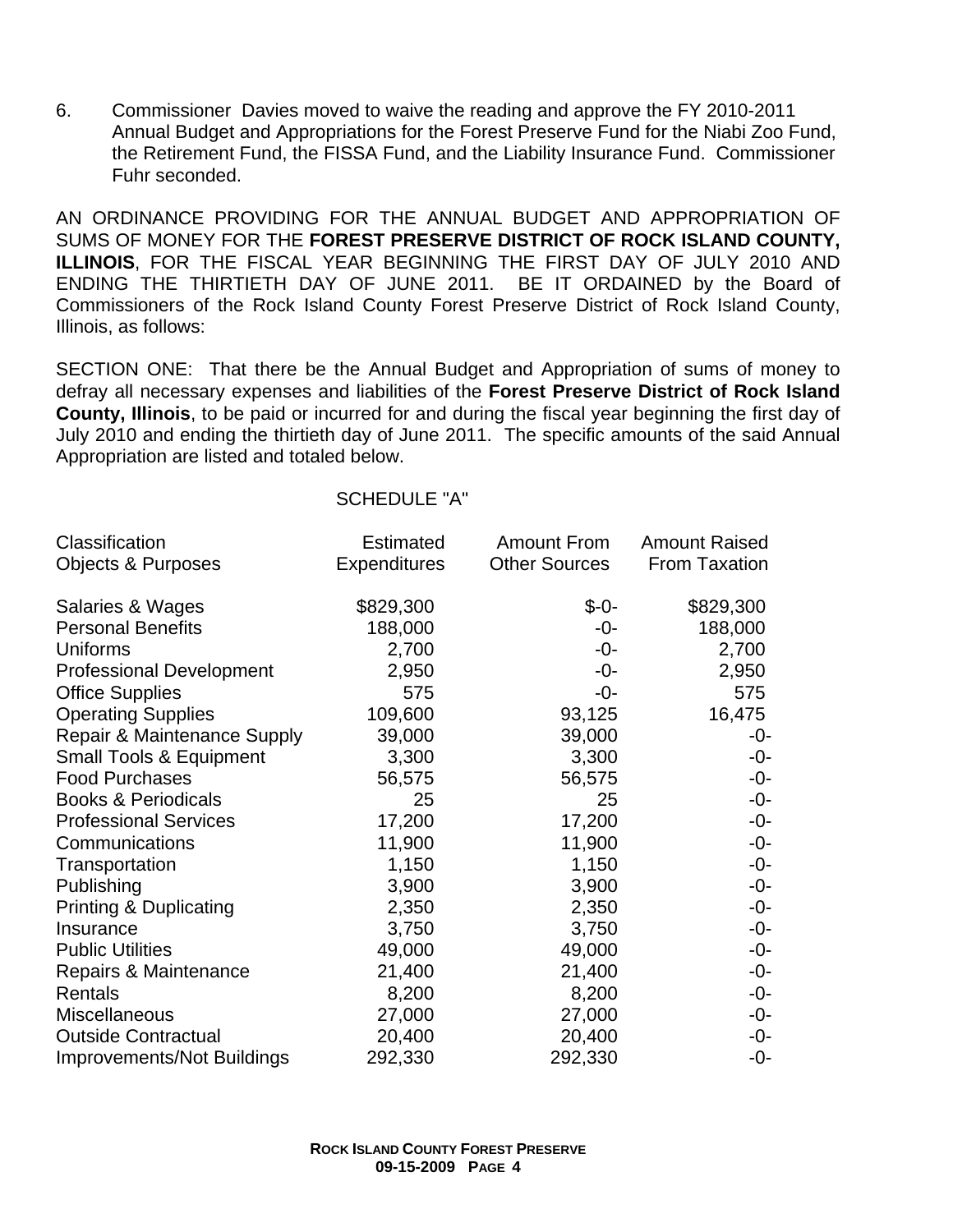| Machinery & Equipment                                | 74,500                                               | 74,500                   | $-0-$       |
|------------------------------------------------------|------------------------------------------------------|--------------------------|-------------|
| Interest on Bond Issue                               | 61,895                                               | 61,895                   | $-0-$       |
| Principal on Bond Issue                              | 100,000                                              | 100,000                  | -0-         |
| <b>Credit Card Service Fee</b>                       | 5,000                                                | 5,000                    | $-0-$       |
| <b>Transfer To Other Funds</b>                       | 90,000                                               | -0-                      | 90,000      |
| <b>Transfer To Other Agency</b>                      | 95,000                                               | 95,000                   | <u>-0-</u>  |
| <b>TOTAL</b>                                         | \$2,117,000                                          | \$987,000                | \$1,130,000 |
| Estimated Unencumbered Cash Balance July 1, 2010     |                                                      |                          | \$1,485,568 |
| <b>Estimated Cash Income: TAXATION</b>               |                                                      |                          |             |
|                                                      | <b>Real Property Tax Levy</b><br><b>OTHER INCOME</b> | \$1,130,000<br>\$987,000 |             |
|                                                      |                                                      | \$2,117,000              | \$2,117,000 |
|                                                      | TOTAL                                                |                          | \$3,602,568 |
| Estimated Expenditures Contemplated Per Schedule "A" |                                                      |                          | \$2,117,000 |
| Estimated Cash On Hand as of June 30, 2011           |                                                      |                          | \$1,485,568 |

SECTION TWO: That forthwith upon passage and approval of this Ordinance, a copy thereof, properly certified by the Secretary as to its passage, approval and recordation, shall be by said Secretary filed in the office of the County Clerk of the County of Rock Island, Illinois.

SECTION THREE: That this Ordinance be published in full in a Rock Island County newspaper within ten days after passage.

SECTION FOUR: This Ordinance shall be in full force and effect ten days after passage and publication thereof.

AN ORDINANCE PROVIDING FOR THE ANNUAL BUDGET AND APPROPRIATION OF SUMS OF MONEY FOR THE **FOREST PRESERVE DISTRICT, NIABI ZOOLOGICAL PRESERVE OF ROCK ISLAND COUNTY, ILLINOIS**, FOR THE FISCAL YEAR BEGINNING THE FIRST DAY OF JULY 2010 AND ENDING THE THIRTIETH DAY OF JUNE 2011. BE IT ORDAINED by the Board of Commissioners of the Rock Island County Forest Preserve District of Rock Island County, Illinois, as follows:

SECTION ONE: That there be the Annual Budget and Appropriation of sums of money to defray all necessary expenses and liabilities of the **Forest Preserve District, Niabi Zoological Preserve of Rock Island County, Illinois**, to be paid or incurred for and during the fiscal year beginning the first day of July 2010 and ending the thirtieth day of June 2011. The specific amounts are listed and totaled below.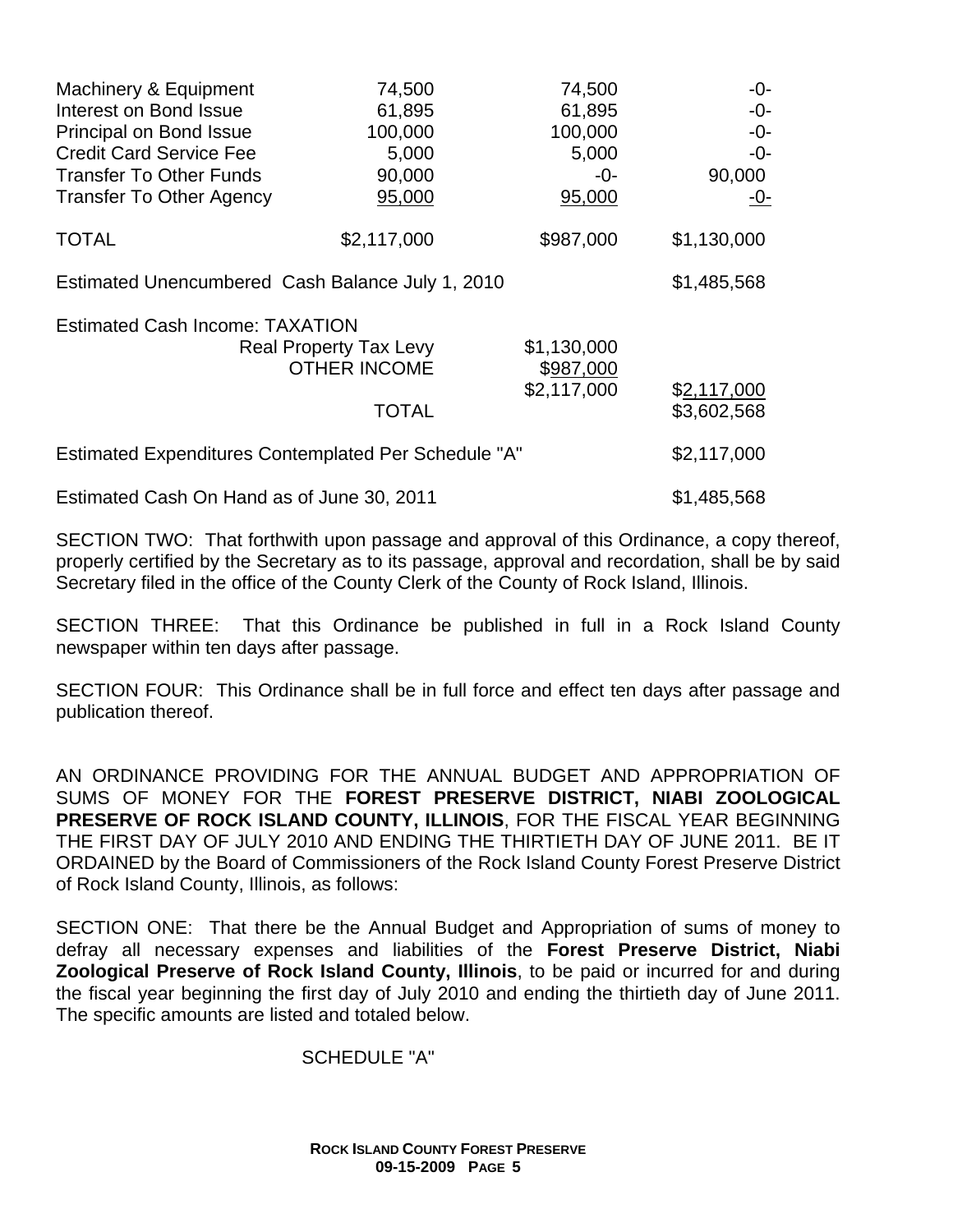| Classification                                       | <b>Estimated</b>              | Amt. From            | Amt Raised          |
|------------------------------------------------------|-------------------------------|----------------------|---------------------|
| <b>Objects &amp; Purposes</b>                        | <b>Expenditures</b>           | <b>Other Sources</b> | From Taxation       |
| Salaries & Wages                                     | \$715,000                     | \$27,000             | \$688,000           |
| <b>Personal Benefits</b>                             | 191,500                       | 190,850              | -0-                 |
| Uniforms & Clothing                                  | 3,600                         | 3,600                | $-0-$               |
| <b>Professional Development</b>                      | 4,000                         | 4,000                | $-0-$               |
| <b>Office Supplies</b>                               | 1,400                         | 1,400                | $-0-$               |
| <b>Operating Supplies</b>                            | 135,000                       | 135,000              | $-0-$               |
| Repair & Maintenance Supply                          | 41,000                        | 41,000               | $-0-$               |
| <b>Small Tools &amp; Equipment</b>                   | 5,000                         | 5,000                | $-0-$               |
| Food                                                 | 100                           | 100                  | $-0-$               |
| <b>Books &amp; Periodicals</b>                       | 250                           | 250                  | $-0-$               |
| Zoo Animals                                          | 1,000                         | 1,000                | -0-                 |
| <b>Professional Services</b>                         | 35,000                        | 35,000               | -0-                 |
| Communications                                       | 7,500                         | 7,500                | $-0-$               |
| Transportation                                       | 2,500                         | 2,500                | $-0-$               |
| Publishing                                           | 500                           | 500                  | $-0-$               |
| <b>Printing &amp; Duplicating</b>                    | 100                           | 100                  | $-0-$               |
| Insurance                                            | 10,700                        | 10,700               | $-0-$               |
| <b>Public Utilities</b>                              | 83,000                        | 83,000               | $-0-$               |
| Repairs & Maintenance                                | 28,000                        | 28,000               | $-0-$               |
| Rentals                                              | 3,000                         | 3,000                | $-0-$               |
| Miscellaneous                                        | 13,235                        | 13,235               | $-0-$               |
| <b>Outside Contractual</b>                           | 7,655                         | 7,655                | $-0-$               |
| Infrastructure & Improvement                         | 20,000                        | 20,000               | $-0-$               |
| Principal on Bond                                    | 160,000                       | 160,000              | $-0-$               |
| Interest on Bond                                     | 202,965                       | 202,965              | $-0-$               |
| <b>Credit Card Service Fee</b>                       | 5,000                         | 5,000                | $-0-$               |
| <b>Transfer To Other Agency</b>                      | 25,000                        | 25,000               | <u>-0-</u>          |
| <b>TOTAL</b>                                         | \$1,701,355                   | \$1,013,355          | \$688,000           |
| Estimated Unencumbered Cash Balance July 1, 2010     |                               |                      | \$41,458            |
| <b>Estimated Cash Income: TAXATION</b>               |                               |                      |                     |
|                                                      | <b>Real Property Tax Levy</b> | \$688,000            |                     |
|                                                      | <b>OTHER INCOME</b>           | \$1,013,355          |                     |
|                                                      |                               | \$1,701,355          | \$ <u>1,701,355</u> |
|                                                      | <b>TOTAL</b>                  |                      | \$1,742,813         |
| Estimated Expenditures Contemplated Per Schedule "A" |                               |                      | \$1,701,355         |
| Estimated Cash On Hand as of June 30, 2011           |                               |                      | \$41,458            |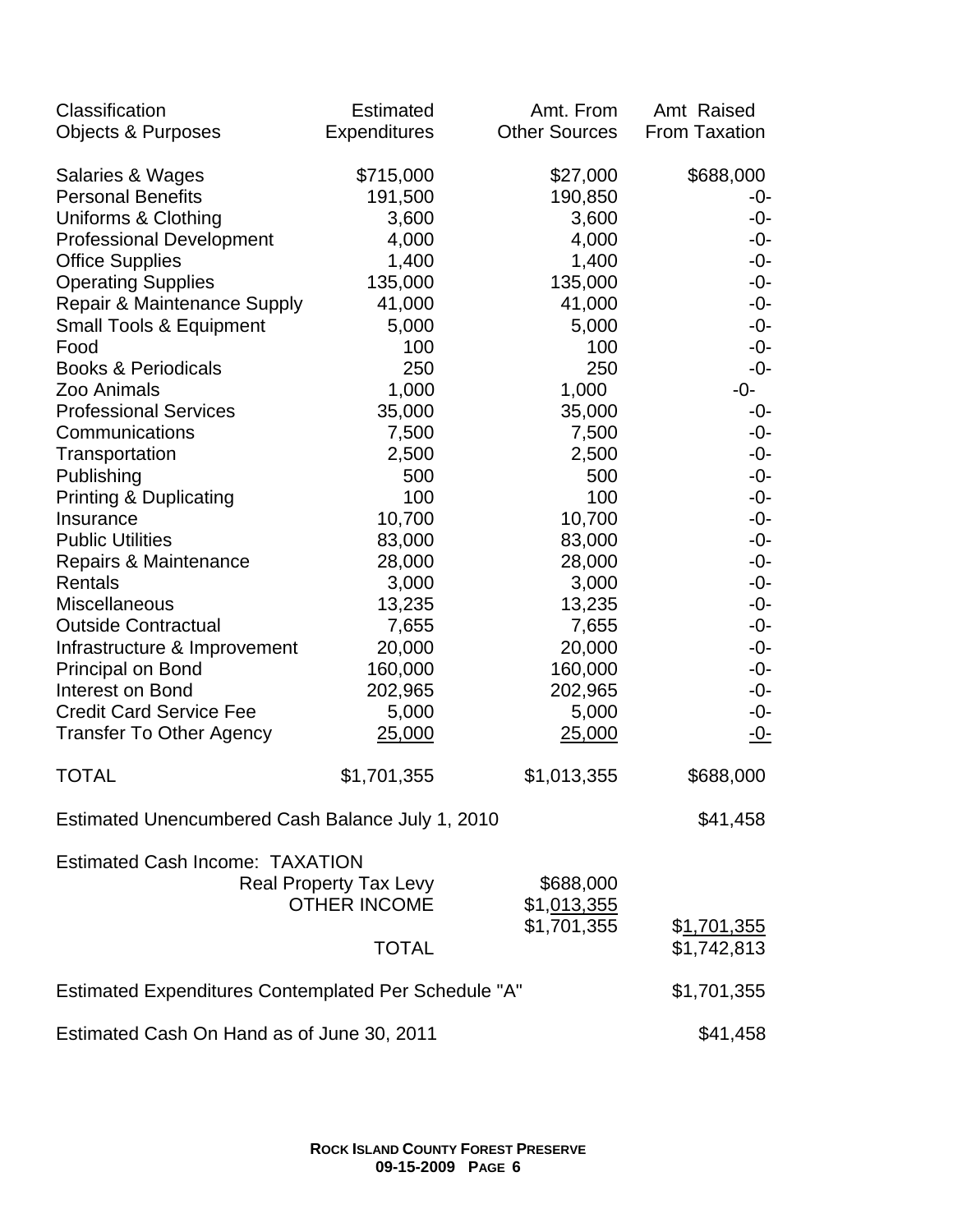SECTION TWO: That forthwith upon passage and approval of this Ordinance, a copy thereof, properly certified by the Secretary as to its passage, approval and recordation, shall be by said Secretary filed in the office of the County Clerk of the County of Rock Island, Illinois.

SECTION THREE: That this Ordinance be published in full in a Rock Island County newspaper within ten days after passage.

SECTION FOUR: This Ordinance shall be in full force and effect ten days after passage and publication thereof.

AN ORDINANCE PROVIDING FOR THE ANNUAL BUDGET AND APPROPRIATION OF SUMS OF MONEY FOR THE **FOREST PRESERVE DISTRICT OF ROCK ISLAND COUNTY, ILLINOIS**, FOR THE FISCAL YEAR BEGINNING THE FIRST DAY OF JULY 2010 AND ENDING THE THIRTIETH DAY OF JUNE 2011. BE IT ORDAINED by the Board of Commissioners of the Rock Island County Forest Preserve District of Rock Island County, Illinois, as follows:

SECTION ONE: That there be the Annual Budget and Appropriation of sums of money to defray all necessary expenses and liabilities of the **Forest Preserve District Retirement Fund** of Rock Island County, Illinois, to be paid or incurred for and during the fiscal year beginning the first day of July 2010 and ending the thirtieth day of June 2011. The specified amounts of said Annual Appropriation are listed and totaled below.

| Classification<br><b>Objects &amp; Purposes</b>   | Estimated<br><b>Expenditures</b>                                                                              | Amt. From<br><b>Other Sources</b>             | Amt Raised<br><b>From Taxation</b> |
|---------------------------------------------------|---------------------------------------------------------------------------------------------------------------|-----------------------------------------------|------------------------------------|
| Retirement                                        | \$189,500                                                                                                     | \$25,545                                      | \$163,955                          |
| Total                                             | \$189,500                                                                                                     | \$25,545                                      | \$163,955                          |
| Estimated Unencumbered Cash Balance July 1, 2010  |                                                                                                               |                                               | \$106,493                          |
| <b>Estimated Cash Income:</b>                     | <b>State Replacement Revenue</b><br><b>Real Property Tax Levy</b><br>Miscellaneous (Interest)<br><b>TOTAL</b> | \$24,045<br>\$163,955<br>\$1,500<br>\$189,500 | \$189,500<br>\$295,993             |
| <b>Estimated Expenditures Per Schedule "A"</b>    |                                                                                                               |                                               | \$189,500                          |
| Estimated Unencumbered Cash Balance June 30, 2011 |                                                                                                               |                                               | \$106,493                          |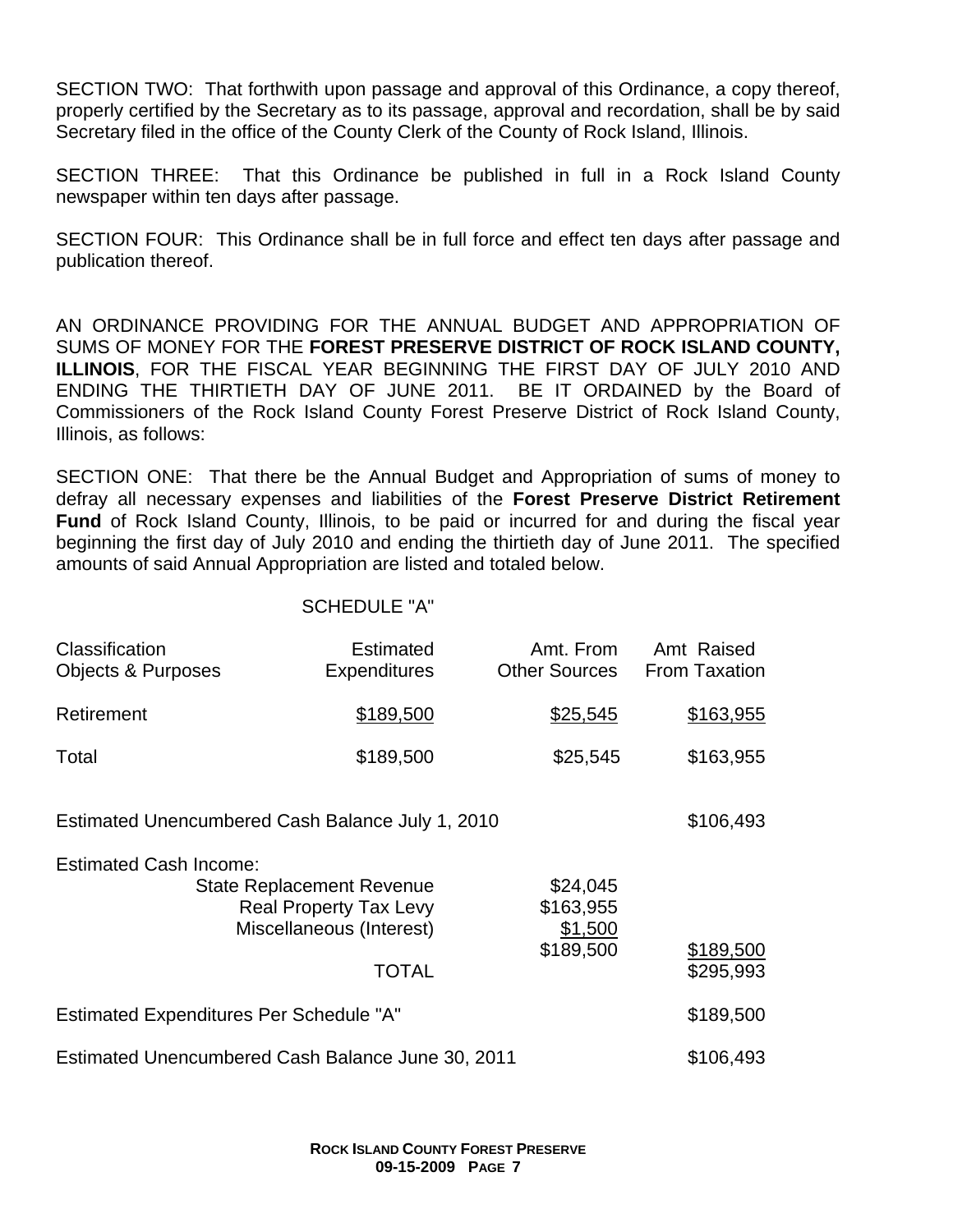SECTION TWO: That forthwith upon passage and approval of this Ordinance, a copy thereof, properly certified by the Secretary as to its passage, approval and recordation, shall be by said Secretary, filed in the office of the County Clerk of the County of Rock Island, Illinois.

SECTION THREE: That this Ordinance be published in full in a Rock Island County newspaper within ten days after passage.

SECTION FOUR: This Ordinance shall be in full force and effect ten days after passage and publication thereof.

Retirement Fund FY 2010-2011

AN ORDINANCE PROVIDING FOR THE ANNUAL BUDGET AND APPROPRIATION OF SUMS OF MONEY FOR THE **FOREST PRESERVE DISTRICT OF ROCK ISLAND COUNTY, ILLINOIS**, FOR THE FISCAL YEAR BEGINNING THE FIRST DAY OF JULY 2010 AND ENDING THE THIRTIETH DAY OF JUNE 2011. BE IT ORDAINED by the Board of Commissioners of the Rock Island County Forest Preserve District of Rock Island County, Illinois as follows:

SECTION ONE: That there be the Annual Budget and Appropriation of sums of money to defray all necessary expenses and liabilities of the **Forest Preserve District Liability Insurance Fund** of Rock Island County, Illinois, to be paid or incurred for and during the fiscal year beginning the first day of July 2010 and ending the thirtieth day of June 2011. The specific amounts of said Annual Appropriation are listed and totaled below.

| Classification<br><b>Objects &amp; Purposes</b>                                                                                               | <b>Estimated</b><br><b>Expenditures</b> | Amt. From<br><b>Other Sources</b> | Amt. Raised<br><b>From Taxation</b> |
|-----------------------------------------------------------------------------------------------------------------------------------------------|-----------------------------------------|-----------------------------------|-------------------------------------|
| <b>Liability Insurance</b>                                                                                                                    | \$26,000                                | \$1,900                           | \$24,100                            |
| Total                                                                                                                                         | \$26,000                                | \$1,900                           | \$24,100                            |
| Estimated Unencumbered Cash Balance July 1, 2010                                                                                              |                                         |                                   | \$21,720                            |
| <b>Estimated Cash Income:</b><br>\$24,100<br><b>Real Property Tax Levy</b><br>Miscellaneous (Interest)<br>\$1,900<br>\$26,000<br><b>TOTAL</b> |                                         | \$26,000<br>\$47,720              |                                     |
| <b>Estimated Expenditures Per Schedule "A"</b>                                                                                                |                                         |                                   | \$26,000                            |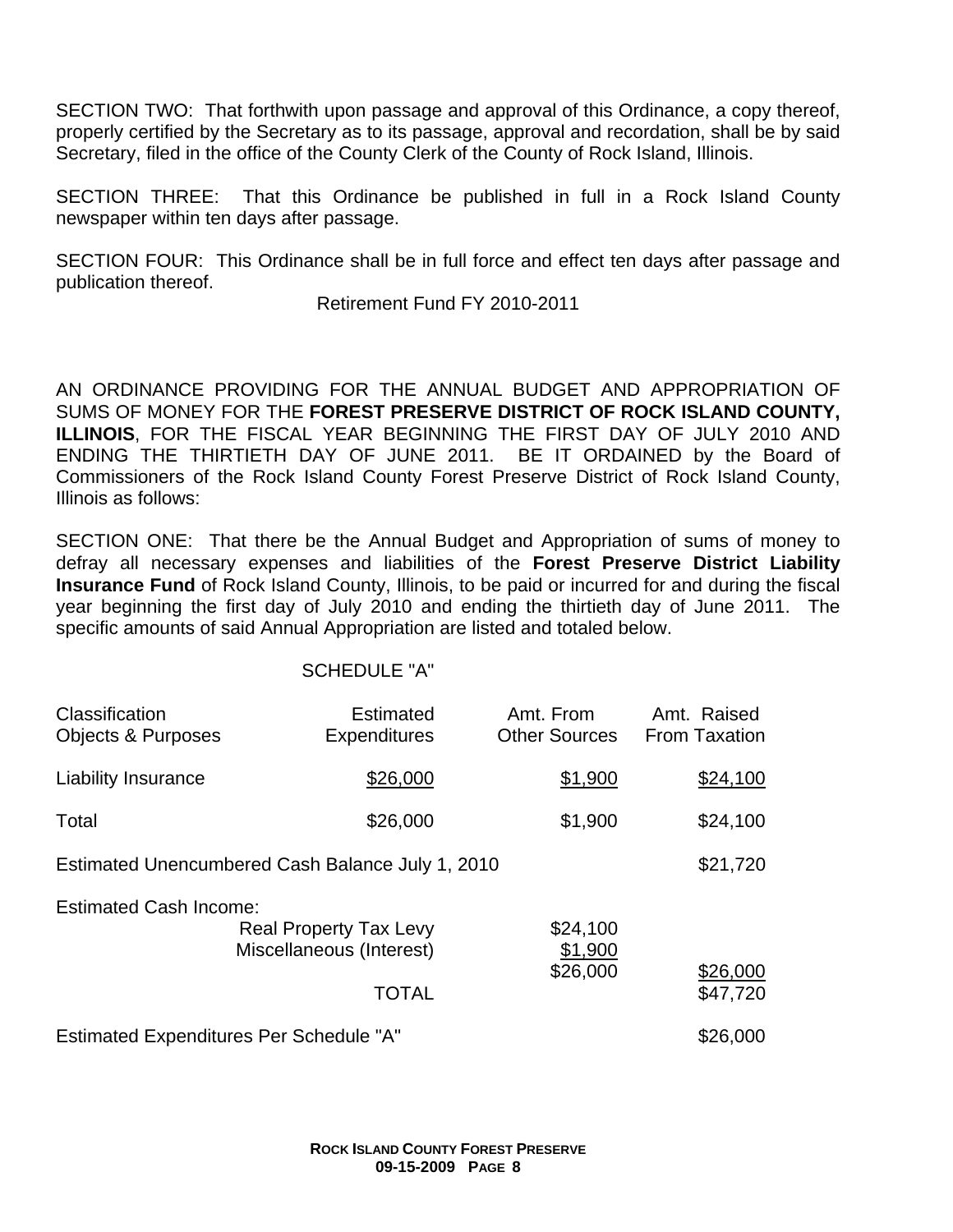Estimated Unencumbered Cash Balance June 30, 2011 **\$21,720** 

SECTION TWO: That forthwith upon passage and approval of this Ordinance, a copy thereof, properly certified by the Secretary as to its passage, approval and recordation, shall be by said Secretary, filed in the office of the County Clerk of the County of Rock Island, Illinois.

SECTION THREE: That this Ordinance be published in full in a Rock Island County newspaper within ten days after passage thereof.

SECTION FOUR: This Ordinance shall be in full force and effect ten days after passage and publication thereof.

Liability Fund FY 2010-2011

AN ORDINANCE PROVIDING FOR THE ANNUAL BUDGET AND APPROPRIATION OF SUMS OF MONEY FOR THE **FOREST PRESERVE DISTRICT OF ROCK ISLAND COUNTY, ILLINOIS**, FOR THE FISCAL YEAR BEGINNING THE FIRST DAY OF JULY 2010 AND ENDING THE THIRTIETH DAY OF JUNE 2011. BE IT ORDAINED by the Board of Commissioners of the Rock Island County Forest Preserve District of Rock Island County, Illinois, as follows:

SECTION ONE: That there be the Annual Budget and Appropriation of sums of money to defray all necessary expenses and liabilities of the **Forest Preserve District FISSA Fund** of Rock Island County, Illinois, to be paid or incurred for and during the fiscal year beginning the first day of July 2010 and ending the thirtieth day of June 2011. The specific amounts of said Annual Appropriation are listed and totaled below.

| Classification<br><b>Objects &amp; Purposes</b>  | <b>Estimated</b><br><b>Expenditures</b>                                   | Amt. From<br><b>Other Sources</b> | Amt. Raised<br><b>From Taxation</b> |
|--------------------------------------------------|---------------------------------------------------------------------------|-----------------------------------|-------------------------------------|
| <b>FISSA</b>                                     | \$128,500                                                                 | \$1,000                           | \$127,500                           |
| Total                                            | \$128,500                                                                 | \$1,000                           | \$127,500                           |
| Estimated Unencumbered Cash Balance July 1, 2010 |                                                                           |                                   | \$53,887                            |
| <b>Estimated Cash Income:</b>                    | <b>Real Property Tax Levy</b><br>Miscellaneous (Interest)<br><b>TOTAL</b> | \$127,500<br>\$1,000<br>\$128,500 | \$128,500<br>\$182,387              |
| <b>Estimated Expenditures Per Schedule "A"</b>   |                                                                           |                                   | \$128,500                           |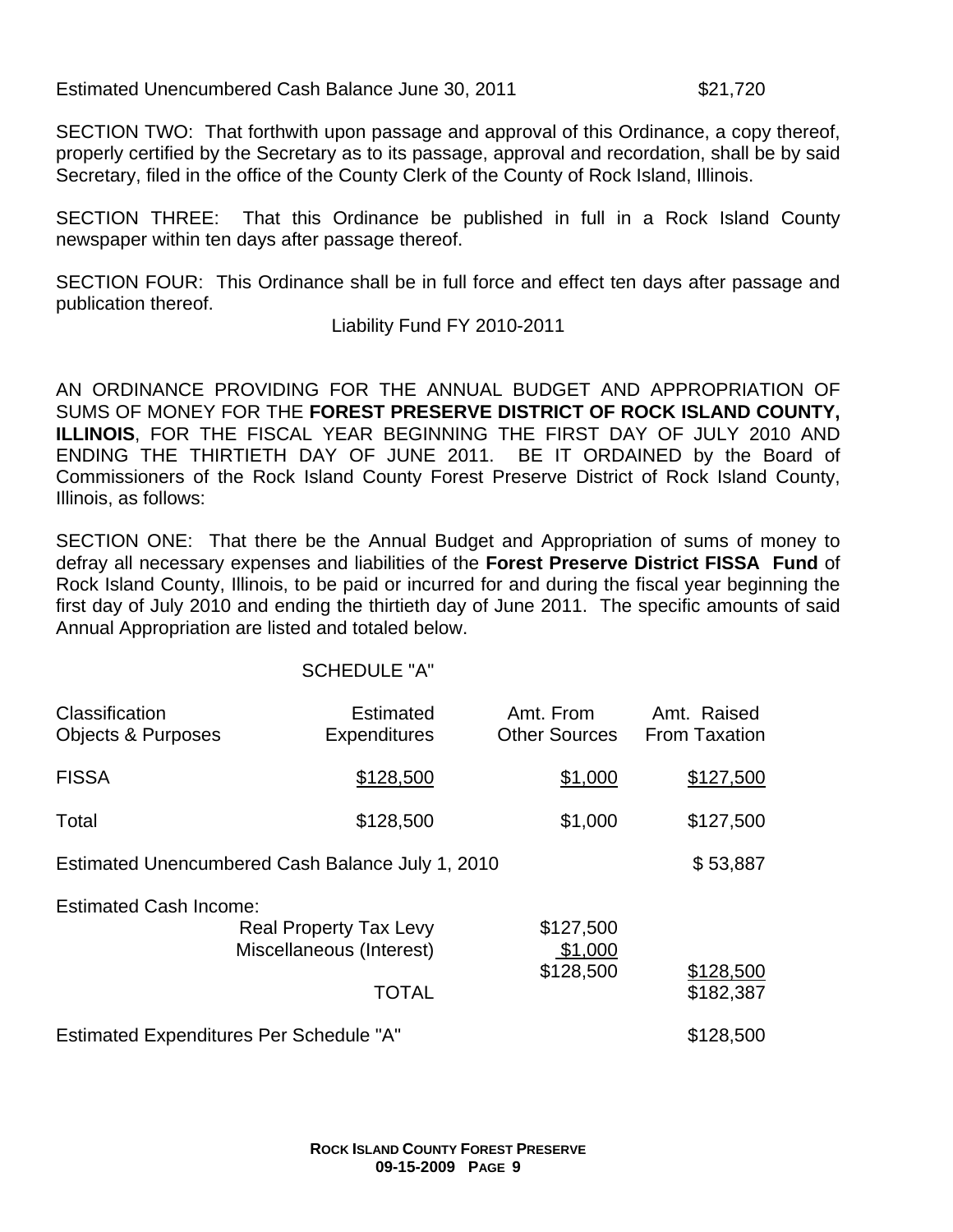Estimated Unencumbered Cash Balance June 30, 2011 **\$53,887** 

SECTION TWO: That forthwith upon passage and approval of this Ordinance, a copy thereof, properly certified by the Secretary as to its passage, approval and recordation, shall be by said Secretary, filed in the office of the County Clerk of the County of Rock Island, Illinois.

SECTION THREE: That this Ordinance be published in full in a Rock Island County newspaper within ten days after passage thereof.

SECTION FOUR: This Ordinance shall be in full force and effect ten days after passage and publication thereof.

FISSA Fund FY 2010-2011

A roll call vote was taken.

Kinney, Fuhr, Moreno, Wonderlich, Bohnsack, Dueysen, Loftin, Morthland, Freeman, Ballard, Harmon, Brandmeyer, Schultz, Mohr-Wright, Armstrong, Rockwell, Banaszek, Malvik, Maranda, Mayberry

## **TOTAL YES 20**

## **No One Voted No.**

Motion carried.

7. Commissioner Davies moved to approve the County Building office lease and the renewal of Lake George boat rental & concession lease. Commissioner Dueysen seconded.

A voice vote was taken.

Motion carried.

8. Commissioner Davies moved to award the acceptable the low bid for the electrical work for the Niabi Zoo parking lot at the bid opening on October  $8<sup>th</sup>$ . Commissioner Moreno seconded.

A voice vote was taken.

Motion carried.

9. Commissioner Davies moved to approve the Routine Reports of the Forest Preserve Commission. Commissioner Kinney seconded. (Record)

A voice vote was taken.

Motion carried.